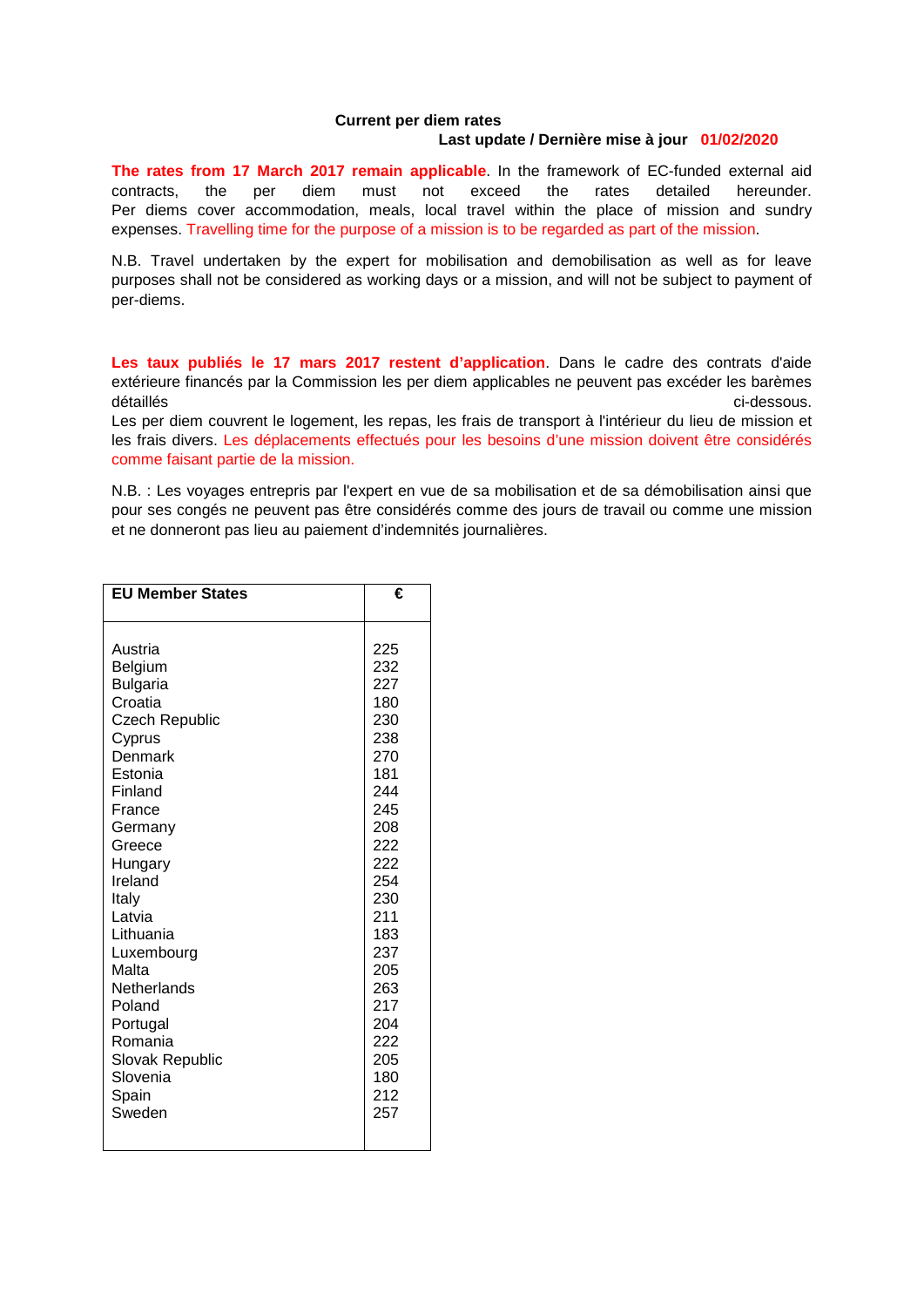| <b>OTHER COUNTRIES</b>            | €          |
|-----------------------------------|------------|
| Afghanistan<br>Albania            | 215<br>180 |
|                                   |            |
| Algeria                           | 332        |
| American Samoa                    | 225<br>378 |
| Angola<br>Anguilla                | 372        |
| Antigua and Barbuda               | 329        |
| Argentina                         | 243        |
| Armenia                           | 151        |
| Aruba                             | 351        |
| Australia                         | 329        |
| Azerbaijan                        | 293        |
| <b>Bahamas</b>                    | 372        |
| <b>Bahrain</b>                    | 298        |
| Bangladesh                        | 140        |
| <b>Barbados</b>                   | 406        |
| <b>Belarus</b>                    | 208        |
| <b>Belize</b>                     | 235        |
| <b>Benin</b>                      | 125        |
| Bermuda<br><b>Bhutan</b>          | 364        |
|                                   | 121<br>176 |
| Bolivia<br>Bosnia and Herzegovina | 159        |
| Botswana                          | 261        |
| <b>Brazil</b>                     | 182        |
| <b>Brunei</b>                     | 166        |
| <b>Burkina Faso</b>               | 229        |
| <b>Burundi</b>                    | 234        |
| Cambodia                          | 170        |
| Cameroon                          | 219        |
| Canada                            | 308        |
| Cape Verde                        | 181        |
| Cayman Islands                    | 328        |
| Central African Rep.              | 163        |
| Chad                              | 200        |
| Chile                             | 242        |
| China<br>Colombia                 | 217<br>197 |
| Comoros                           | 194        |
| Congo                             | 246        |
| Congo, Dem. Rep.(RDC)             | 267        |
| Cook Islands                      | 297        |
| Costa Rica                        | 200        |
| Cote d'Ivoire                     | 224        |
| Cuba                              | 254        |
| Djibouti                          | 176        |
| Dominica                          | 325        |
| Dominican Republic                | 245        |
| Ecuador                           | 230        |
| Egypt                             | 266        |
| El Salvador                       | 217        |
| <b>Equatorial Guinea</b>          | 241        |
| Eritrea                           | 227<br>200 |
| Ethiopia<br>Fiji                  | 237        |
| Gabon                             | 316        |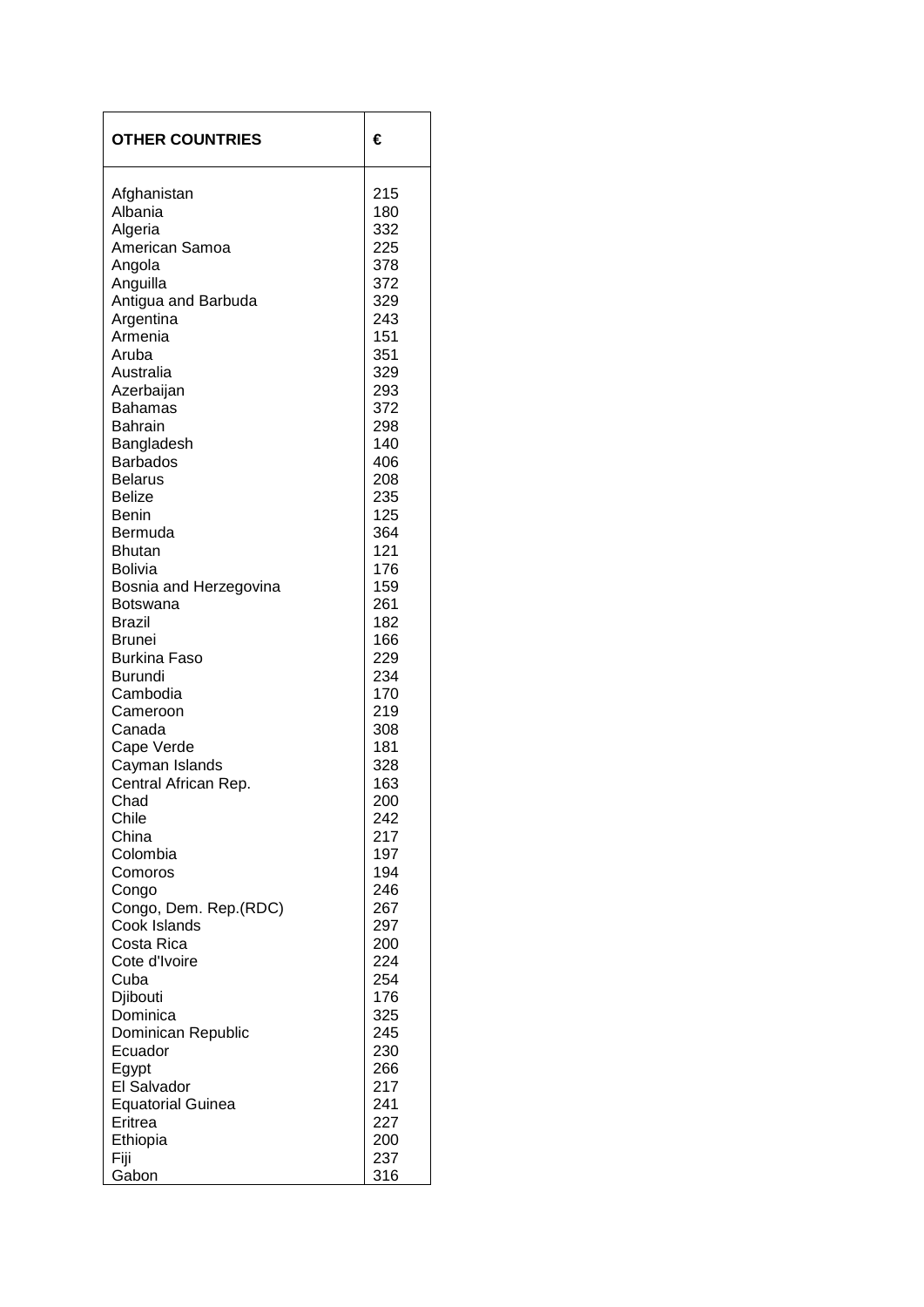| Gambia                      | 195 |
|-----------------------------|-----|
| Georgia                     | 198 |
| Ghana                       | 376 |
| Grenada                     | 375 |
| Guam                        | 361 |
| Guatemala                   | 175 |
| Guinea                      | 247 |
| Guinea Bissau               | 125 |
| Guyana                      | 222 |
| Haiti                       | 208 |
| Honduras                    | 195 |
| Hong Kong                   | 354 |
| Iceland                     | 349 |
| India                       | 229 |
| Indonesia                   | 251 |
| Iran                        | 211 |
| Iraq                        | 260 |
| Israel                      | 361 |
| Jamaica                     | 296 |
| Japan                       | 289 |
| Jordan                      | 289 |
| Kazakhstan                  | 258 |
| Kenya                       | 281 |
| Kiribati                    | 117 |
|                             | 165 |
| Korea, Dem.Peo.Of           |     |
| Korea, Republic of          | 402 |
| Kuwait                      | 341 |
| Kyrgyzstan                  | 171 |
| Laos, People's Dem. Rep.    | 165 |
| Lebanon                     | 260 |
| Lesotho                     | 103 |
| Liberia                     | 277 |
| Libyan Arab Jamahiriya      | 204 |
| Macao                       | 230 |
| Macedonia (Fyrom)           | 158 |
| Madagascar                  | 189 |
| Malawi                      | 176 |
| Malaysia                    | 187 |
| Maldives                    | 321 |
| Mali                        | 227 |
| <b>Marshall Islands</b>     | 179 |
| Mauritania                  | 145 |
| <b>Mauritius</b>            | 203 |
| Mexico                      | 322 |
| Micronesia                  | 200 |
| Moldova                     | 139 |
| Monaco                      | 299 |
| Mongolia                    | 181 |
| Montenegro                  | 134 |
| Montserrat                  | 217 |
| Morocco                     | 203 |
| Mozambique                  | 226 |
| Myanmar                     | 127 |
| Namibia                     | 128 |
| Nauru                       | 197 |
| Nepal                       | 160 |
| <b>Netherlands Antilles</b> | 276 |
| New Zealand                 | 316 |
| Nicaragua                   | 194 |
| Niger                       | 213 |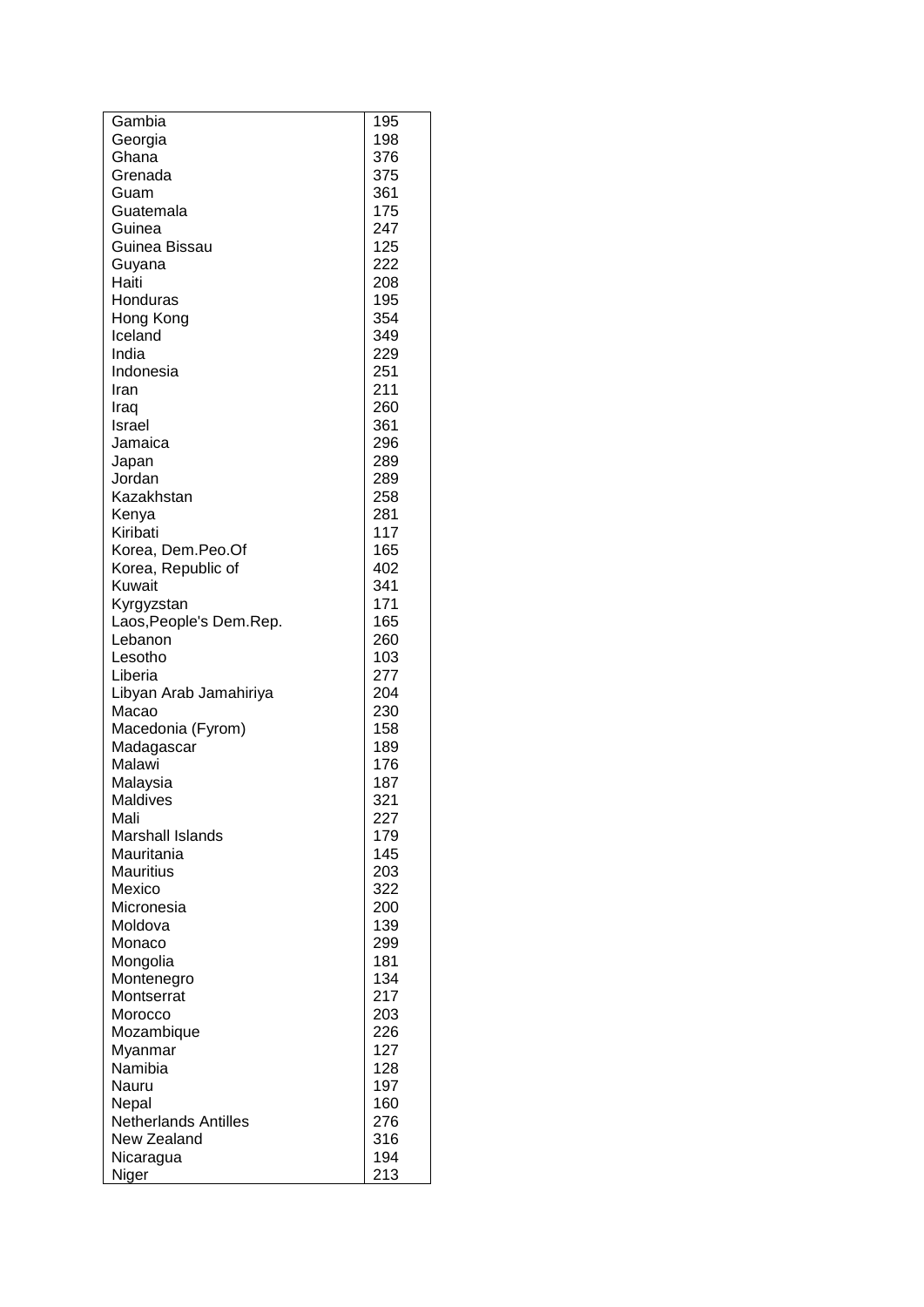| Nigeria                          | 227        |
|----------------------------------|------------|
| Niue                             | 229        |
| Norway                           | 275        |
| Oman                             | 297        |
| Pakistan                         | 226        |
| Palau, Republic of               | 275        |
| Panama                           | 230        |
| Papua New Guinea                 | 333        |
| Paraguay                         | 235        |
| Peru                             | 227        |
| Philippines                      | 259        |
| <b>Puerto Rico</b>               | 342        |
| Qatar                            | 402        |
| <b>Russian Federation</b>        | 251        |
| Rwanda                           | 196        |
| Samoa                            | 204        |
| Sao Tome & Principe              | 175        |
| Saudi Arabia                     | 360        |
| Senegal<br>Serbia                | 275<br>158 |
| Seychelles                       | 285        |
| Sierra Leone                     | 229        |
| Singapore                        | 364        |
| Solomon Islands                  | 253        |
| Somalia                          | 190        |
| South Africa                     | 166        |
| Sri Lanka                        | 211        |
| <b>St. Kitts and Nevis</b>       | 386        |
| St. Lucia                        | 296        |
| St. Vincent & the Grenades       | 253        |
| Sudan                            | 207        |
| South Soudan                     | 225        |
| Suriname                         | 174        |
| Swaziland                        | 158        |
| Switzerland                      | 348        |
| Syrian Arab Republic             | 185        |
| Tajikistan                       | 179        |
| Tanzania, United Rep.            | 211        |
| Thailand                         | 209        |
| <b>Timor Leste</b>               | 151        |
| Togo                             | 162        |
| <b>Tokelau Islands</b>           | 87         |
| Tonga                            | 213        |
| <b>Trinidad and Tobago</b>       | 322        |
| Tunisia                          | 141        |
| Turkey<br><b>Turkey Istanbul</b> | 162<br>222 |
| Turkmenistan                     | 235        |
| <b>Turks and Caicos Island</b>   | 363        |
| Tuvalu                           | 205        |
| Uganda                           | 204        |
| Ukraine                          | 290        |
| <b>United Arab Emirates</b>      | 349        |
| <b>United Kingdom</b>            | 276        |
| <b>United States of America</b>  | 343        |
| Uruguay                          | 226        |
| Uzbekistan                       | 200        |
| Vanuatu                          | 338        |
| Venezuela                        | 138        |
| Viet Nam                         | 159        |